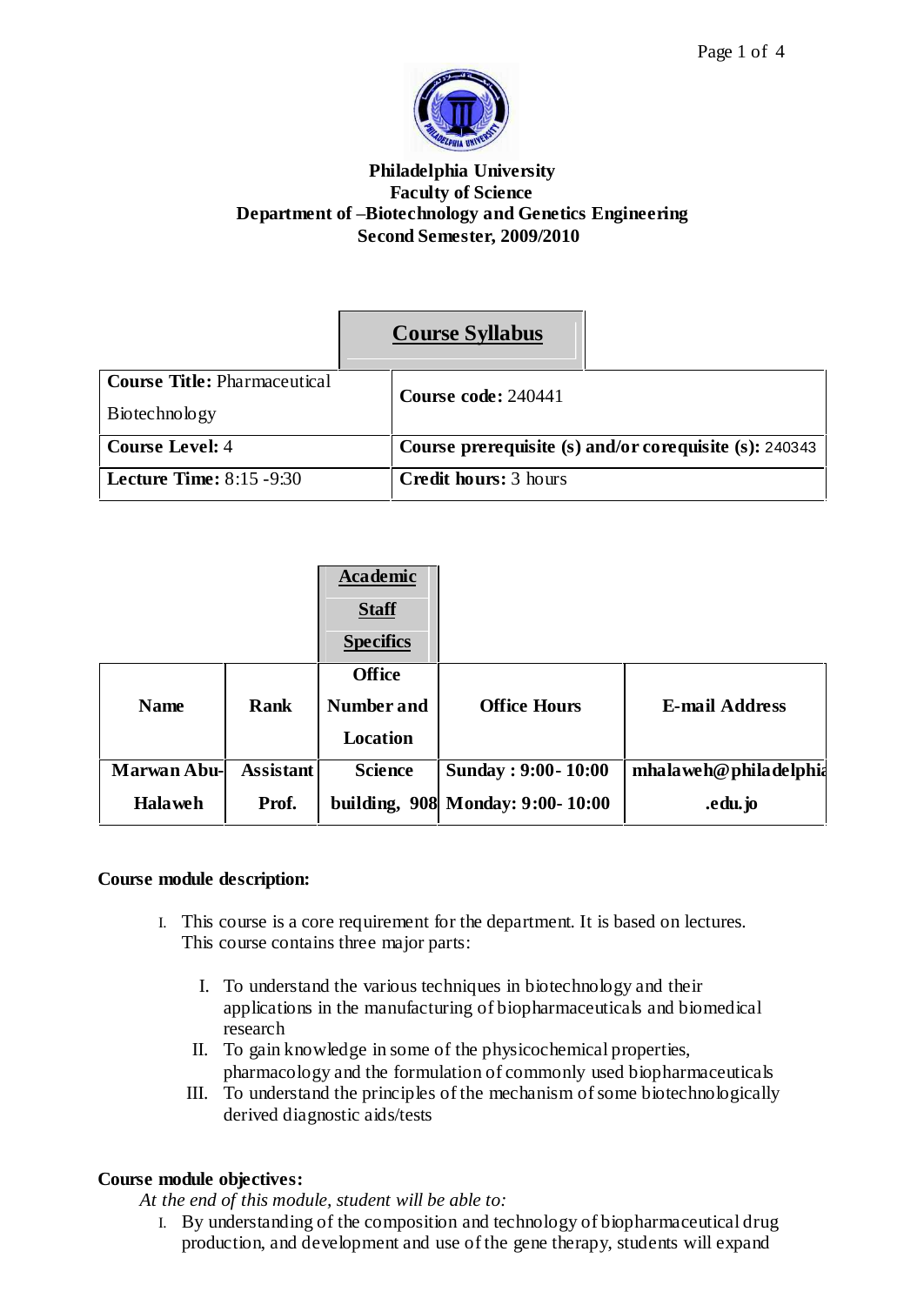their practical knowledge and understanding of therapeutical effects as well as of undesired side effects of biopharmaceuticals.

- II. Transferable/Key Skills and other attributes:
- III. Appreciate and understand the legal steps involved in progressing a new drug to market.
- IV. Demonstrate knowledge and understanding of currently topical and newly emerging aspects of pharmaceutical biotechnology

### **Course/ module components**

**Books (title , author (s), publisher, year of publication)**

Pharmaceutical Biotechnology,second edition. Crommelin J.A., Sindelar R.D. Routledge-Taylor&Francis, London, New York, 2003

## **Teaching methods:**

Lectures, discussion groups.

### **Learning outcomes:**

## **Cognitive skills (thinking and analysis).**

- 1. Students will have a basic understanding of the scientific method.
- 2. Students will have the opportunity to practice thinking critically and analytically and reason logically using current information and past experiences.
- 3. Students will have practice in assessing basic sources of information and how to evaluate and use this information.

### **Communication skills (personal and academic).**

Students will gain experience in effective communication skills by practicing, listening, reading, writing and speaking clearly.

Short oral presentations of 5-8 minutes will be required of all students and will be given during a class period. Students will pick Pharmaceutical Biotechnology topic and discuss specific issues related to the topic.

## **Practical and subject specific skills (Transferable Skills).**

- 1. Students will develop an awareness of the relationship between science and technology in terms of the life and Pharmaceutical Biotechnology.
- **2.** Emphasis will be placed upon an analytical problem-solving approach to Pharmaceutical Biotechnology.

#### **Assessment instruments**

| <b>Allocation of Marks</b>    |             |  |  |  |
|-------------------------------|-------------|--|--|--|
| <b>Assessment Instruments</b> | <b>Mark</b> |  |  |  |
| <b>First examination</b>      | 15          |  |  |  |
| Second examination            | 15          |  |  |  |
| 3 ten minuets exams           | 15          |  |  |  |
| Reports and presentations     | 5           |  |  |  |
| Final examination: 50 marks   | 50          |  |  |  |
| Total                         | <b>100</b>  |  |  |  |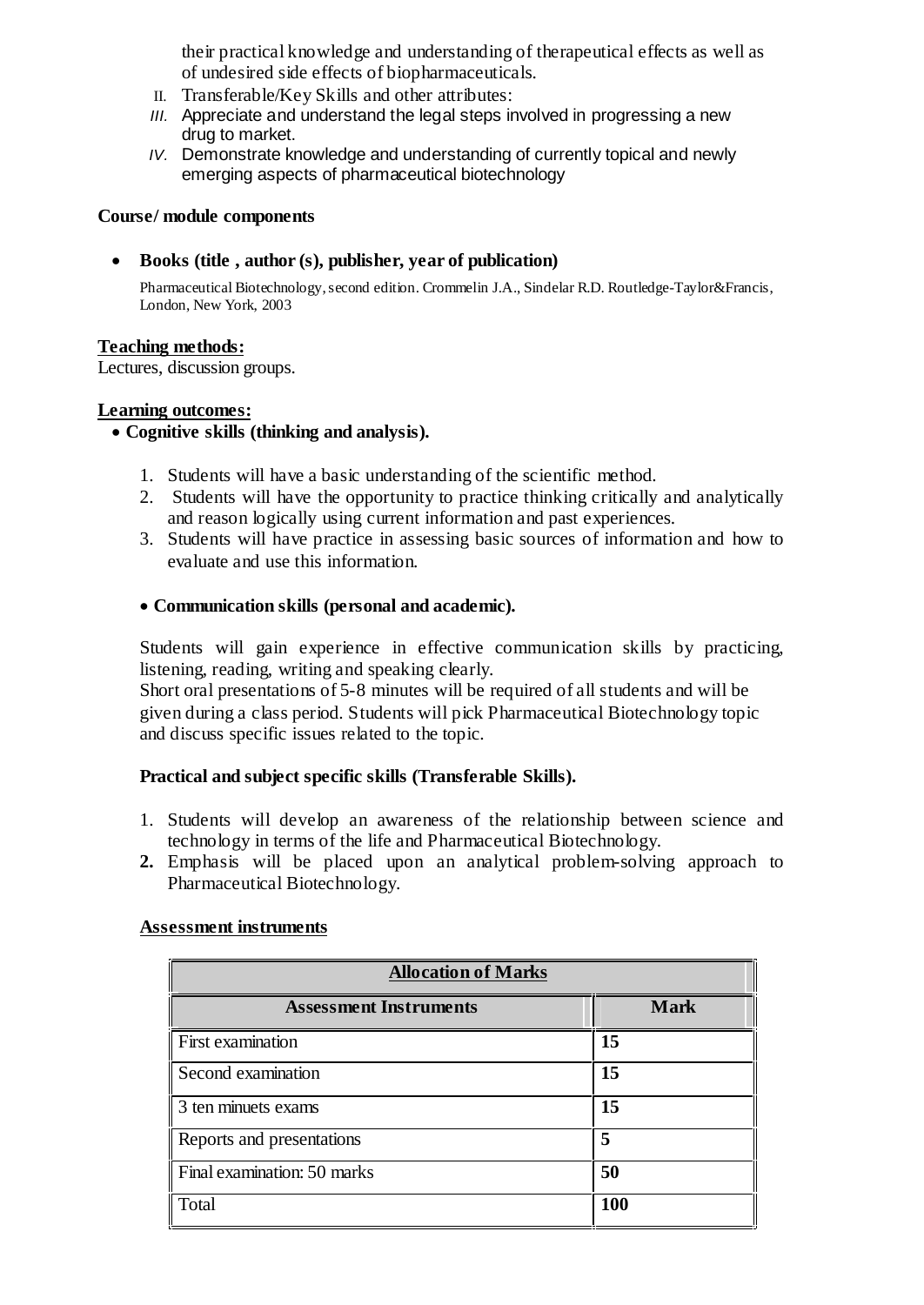|                    | <b>Basic and support</b>     | Homework/reports and    |
|--------------------|------------------------------|-------------------------|
| week               | material to be covered       | their due dates         |
| (1)                | Introduction                 | Assignment due date end |
|                    |                              | of week 10              |
| (2)                | Molecular Biotechnology      |                         |
| (3)                | Biophysical and              |                         |
|                    | Biochemical Analysis of      |                         |
|                    | <b>Biotech Products</b>      |                         |
| (4)                | Production of Biotech        |                         |
|                    | Compounds and                |                         |
|                    | downstream processing        |                         |
| (5)                | Formulation of Biotech       |                         |
|                    | products                     |                         |
| (6)                | PK/PD of Nucleic Acids       | Assignment due date     |
| First              |                              |                         |
| examination        |                              |                         |
| (7)                | Monoclonal Antibody-         | Presentation            |
|                    | <b>Based Pharmaceuticals</b> |                         |
| (8)                | Vaccines (antibodies)        | Presentation            |
| (9)                | Growth hormone,              | Presentation            |
|                    | Interleukins, and            |                         |
|                    | Interferon's                 |                         |
| (10)               | Pharmacogenetics             | Presentation            |
| (11)               | Pharmacogenetics             |                         |
| <b>Second</b>      |                              |                         |
| examination        |                              |                         |
| (12)               | Economic consideration in    |                         |
|                    | Medical Biotechnology        |                         |
| (13)               | Patients, Companies &        |                         |
|                    | Pharmacy Issues              |                         |
| (14)               | Gene Therapy                 |                         |
|                    | (oligonucleotides), Gene     |                         |
|                    | Therapy (ribozymes           |                         |
| (15)               | Gene Therapy (viral), Gene   |                         |
|                    | Therapy (non-viral)          |                         |
| (16)               |                              |                         |
| Final              |                              |                         |
| <b>Examination</b> |                              |                         |

#### **Expected workload:**

On average students need to spend 2 hours of study and preparation for each 50-minute lecture/tutorial.

#### **Attendance policy:**

Absence from lectures and/or tutorials shall not exceed 15%. Students who exceed the 15% limit without a medical or emergency excuse acceptable to and approved by the Dean of the relevant college/faculty shall not be allowed to take the final examination and shall receive a mark of zero for the course. If the excuse is approved by the Dean, the student shall be considered to have withdrawn from the course.